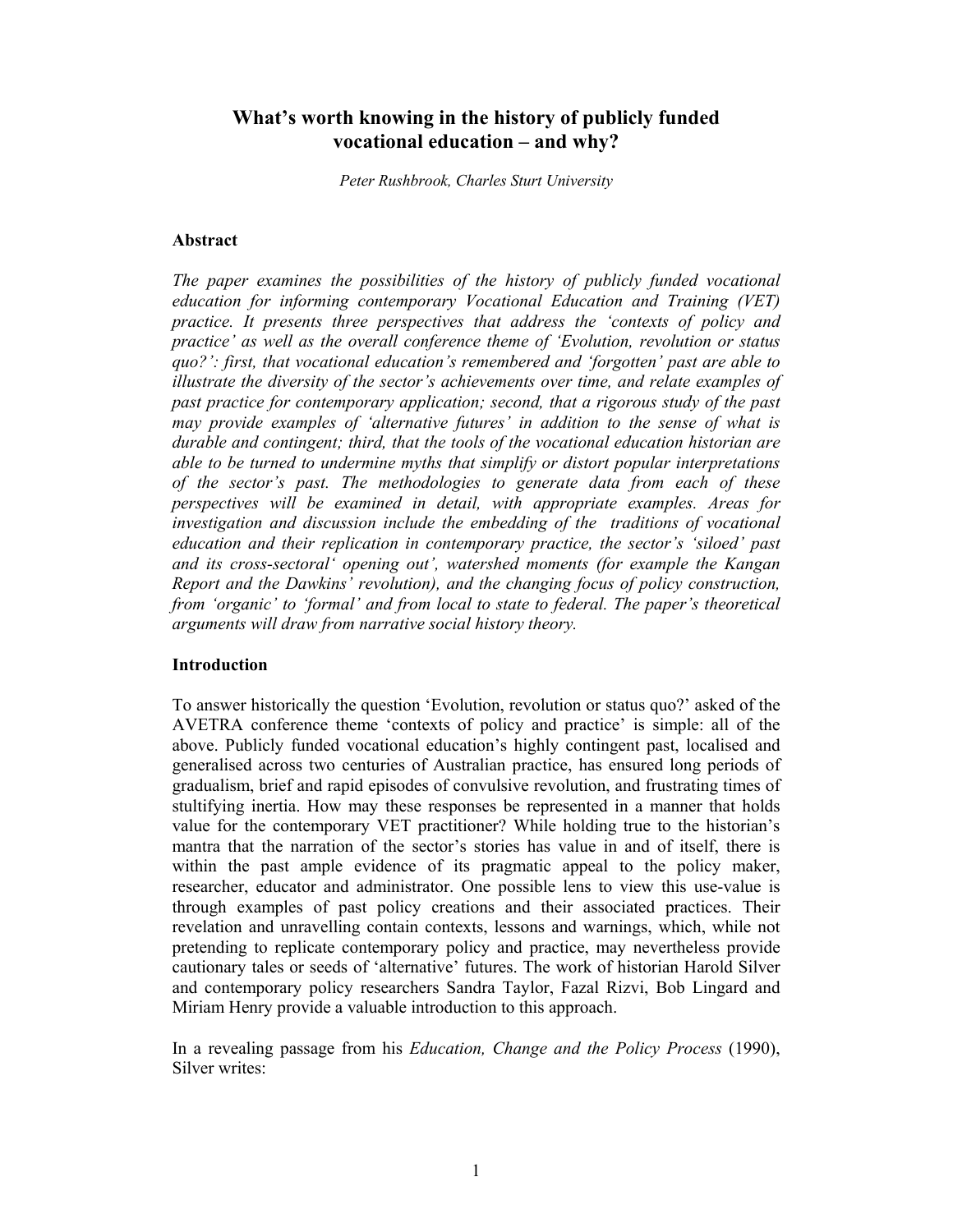The analysis of policy…is concerned with its origins and intentions – the complexities of competing and conflicting values and goals, the explicit and inexplicit representation of objectives which spring from diverse economic and social realities. It is concerned with the policy choices that are made, the decisions made – by whom, with what timing and with what authority. It is concerned with the guidelines, the rules, the regulations, the machineries of information, the interpretation in practice, the outcomes. At its most theoretical the analysis is concerned with what happens and why; at its most pragmatically historical it asks what, in known instances, seems to have happened (p. 213).

In unpacking Silver's advice to the social historian, and drawing from other sections of his text, the following guidelines may be suggested. First, policy construction is a form of human practice grounded in a specific and heavily contextualised time and place, and therefore amenable to the historian's investigative armoury. Second, history is a study of choices that seeks and is able to offer an understanding of human volition and agency, either collectively or individually. Third, history has the capacity to analyse connections between policy intentions and policy outcomes, both contemporally and across time. And finally, historical research has the capacity to debunk contemporary readings of the past and discover and re-discover traditions and alternative pasts, and from them perhaps extrapolate alternative futures (Silver, 1990: 1-30).

What, then, comprises policy and its practice, and their analysis? Within the context of Australian educational policy research, Taylor *et al* (1997) remind readers that 'policy' may be defined simply as 'whatever governments choose to do, or not to do (Dye, in Taylor *et al*, p. 35).' From this, 'policy analysis' may be considered as 'the study of what governments do, why and with what effects (p. 35)?' They suggest, though, that in practice, policy construction and its analysis is both broad in scope and highly complex. First, they claim, *policy is more than the text*. The nuances and subtleties of the context in which text is written must be considered when interpreting textual meaning. Text represents 'political compromises between conflicting images of how educational change should proceed (p. 15).' Second, *policy is multidimensional*. Contributors to the policy construction bring particular and contestable, and differentially privileged world views. Third, *policy is value-laden*. Policy construction is permeated by a range of stakeholder values. Fourth, *policies exist in context*. Policies do not exist in a vacuum. 'There is always a prior history of significant events, a particular ideological and political climate, social and economic context – and often, particular individuals as well which together influence the shape and timing of policies as well as their evolution and their outcomes (p. 16).' Fifth, *policy making is a state activity*. The state must be regarded as a complex and nonunitary entity of competing parts, each of which has the potential to influence policy construction as progenitor, contributor, or critic. Sixth, *education policies interact with policies in other fields*. Though not always self-evident, education policies often have linkages with other departments and their policies. Seventh, *policy implementation is never straightforward*. Implementation occurs in a social context that mediates policy through site-specific personnel and institutions; what may be intended is not always what is enacted. Eighth, and consequently, *policies result in unintended as well and intended consequences*. 'Policy making is a precarious business, the consequences of which are unpredictable given the complex interrelationship of contextual factors, different and sometimes opposing interests,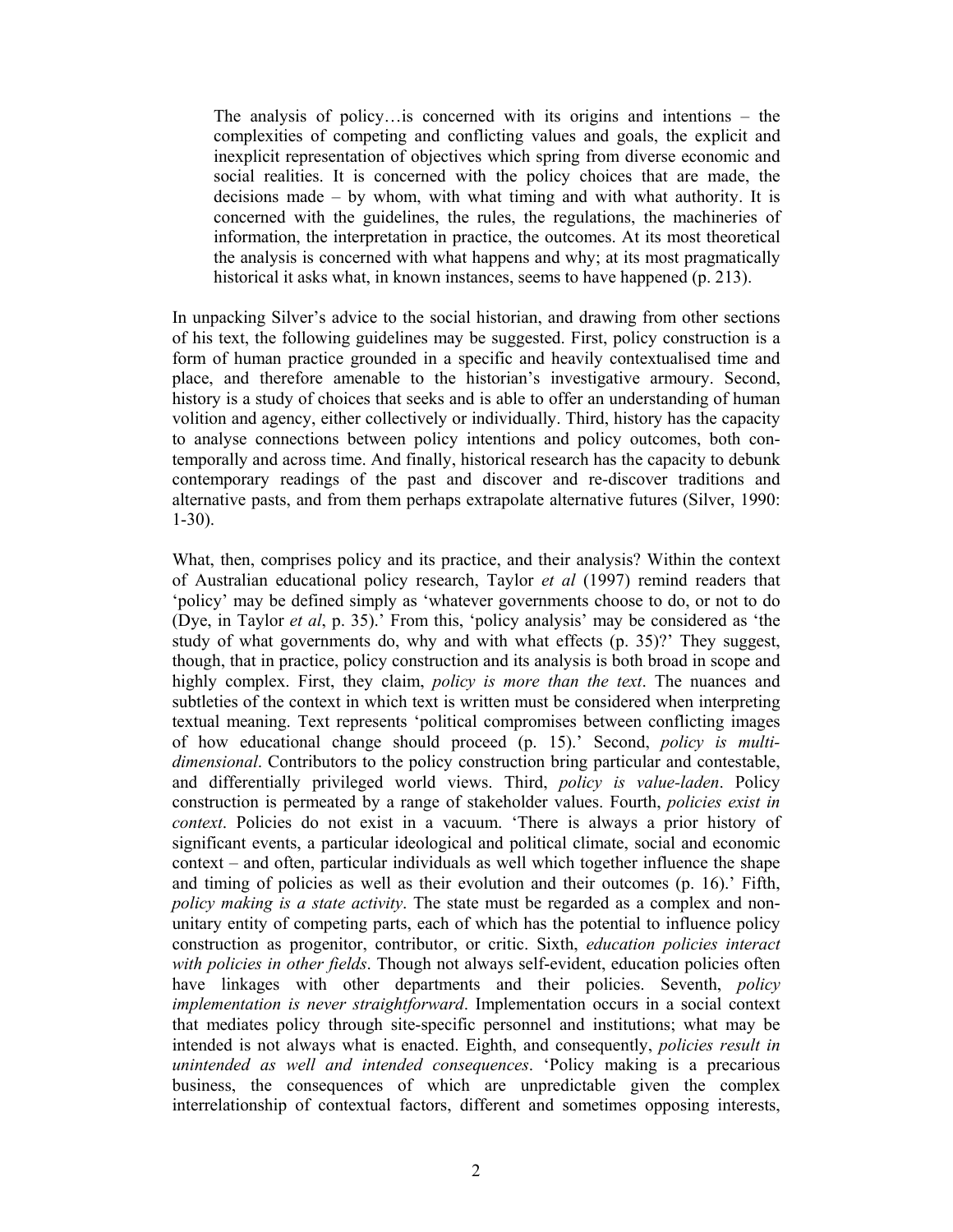linguistic ambiguities and the variety of key players involved in the policy processes (p. 17).'

Taylor *et al* suggest a powerful link between the machinations of policy creation and their multiple representations in social contexts, an environment appealing to the research instincts of the social historian who is bound less by matters related the sociology of knowledge than depicting through narrative analysis a policy's generative complexities and their relation to a contingent 'time, place and people' (Clark, 1975: 443). Working with Silver's possibilities for historical policy research and Taylor, *et al's* understandings of the contemporary policy analysis task, the paper first outlines key theoretical and methodological assumptions and practices underpinning the collection, collation and analysis of its representative historical data. This is followed by 'vignettes of possibility' of past policy practices and contexts with contemporary implications, their prospects as 'alternative futures', and their capacity for VET myth busting. The paper concludes with a brief discussion of the implications of historical research for contemporary policy making and the place of reflective research in advancing practical VET knowledge-making.

## **Some considerations about theory: the place of critical realism**

Social historians have been rarely predisposed to theoretical musings, not from incapacity but rather from an awareness borne of the experience of sacrificing 'the intricacies of history before the god of tidy theory' (Selleck, 1994: 171). Perhaps it was with this in mind that Hancock exclaimed: 'Let historians leave to others the pursuit of abstraction' (Hancock, 1954: 208). However, as Roberts remarks, 'The fact that historians prefer to practise their metaphysics than talk about them does not mean they cannot and should not be discussed and defended' (Roberts, 1996: 225). While heeding warnings of Teflon solutions for cast-iron challenges, ideas drawn from theories associated with critical realism may go some way towards offering one such approach to interpreting and explaining the historian's working environment.

Critical realism seeks clarity and simplicity within an assumed but critically known singular reality. More correctly based on the idea of 'transcendental realism' critical realism assumes that reality simply 'is'. Willie Thompson candidly remarks in this vein that 'reality is what can kill you if you disregard its attributes (and of course may do so in any case)' (Thompson, 2000: 97). Its transcendental nature can only be grasped transitively through fallible and limited human capacities such as cultural location, belief, perception, knowledge and theory. As these phenomena are concept dependent they require explanation and interpretation through the researcher's subjective lenses (though they still exist independently of such positioning). This approach, including the search for meaning within particular situations, offers a softer, yet more 'real' view of research that celebrates rigour in method while recognising the tentativeness of its outcomes. In this way critical realism eschews the neatness of logical positivism or crude empiricism, forged as they are on assumptions of *actualism* or the contrivance of research situations that seek invariance and predictability. Seen in this way critical realism reframes the scientific 'laws' of positivist science as 'tendencies' or explanations of causal mechanisms rather than universal proclamations (Lopez and Potter, 2001: 3-5; Sayer, 1992: 5-6; Maxwell, 2004: 8). At the other extreme, a critical realist positioning avoids also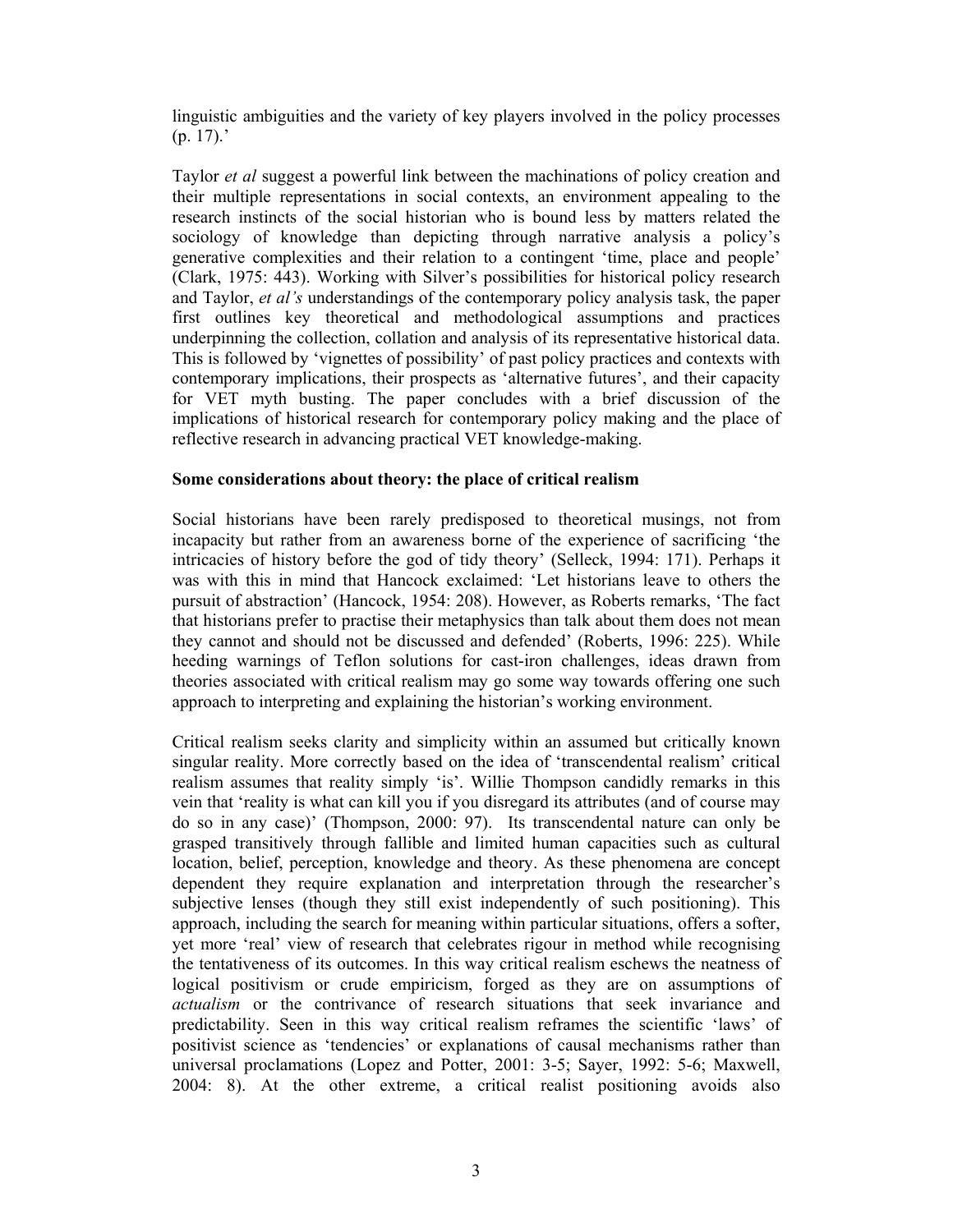postmodernism's hyper-relative indeterminacy and nihilism (Popkewitz, Franklin, and Pereyra, 2001).

Once a non-discursive reality is acknowledged independently of the knowing researcher and that rigorous research methods are able to be devised capable of producing tentative but verifiable outcomes, then a defensible positioning is possible for the social historian. Under this schema, the historical practitioner is able to interrogate the past for meanings contingent on the 'real' times that produced them and represent those meanings through robust and defensible narratives. This is critical realism's promise (Rushbrook and Pickersgill, 2004).

## **Some considerations about method: re-inventing Rankean historicism**

In less disciplinary complex times, classical history was re-engineered into the modern era by nineteenth-century German Romantic Leopold von Ranke. Ranke's principles of historical research underpin, though not uncritically, much that passes today as narrative history best-practice. In establishing history as a university-based discipline Ranke's first principle was '*Wie es eigentlitch gewesen*, or finding out and narrating history 'how essentially it was' (Evans, 2000: 17; Thompson, 2000: 4). Often disparagingly referred to as 'historicism', the approach rests on three principles (Tosh, 2002: 9-12): first, that there is a gulf separating the present from the past – it is indeed a 'foreign country'; the historian's difficult task is to understand and represent the 'mentalities' or 'Otherness' of the past while taking into account his or her 'presentist' assumptions (Thompson, 2000: 174). Second, to better capture these resonances, the historian pays particular attention to *context*, or placing the object of investigation within the age or ages that gave it shape. The third principle of historicism is the recognition of historical *process* or the interconnectivity of events over time. This awareness contributes to the 'much bigger question of how we got from "then" to "now"' (Tosh, 2000: 11).

Ranke's rendition of historicism was underwritten by his introduction to modern history of a rigorous process of inquiry to interrogate the written records of the past, or 'primary sources'. Drawn from Philology and its brief to authenticate a text's veracity with regard to authorship, the methodology forms the bedrock of the narrative historian's craft. Documents are tested for their authenticity, consistency of relationship with similar documents, internal meaning and capacity to provide insights into the thinking of the age.

Once verified, the documentary or archival record (and in contemporary settings the oral testimony of the living) is used to reconstruct and represent, however imperfectly, the period and events under investigation (Evans, 2000: 18). The narrative employed, according to Roberts (1996), is constructed as a 'reason-giving account of why past actors did what they did' (p. 222) and is the *product* of the *process* of historical inquiry. Further, Roberts continues, 'Narrative historians tell stories about the past because human beings are narrative creatures and action is narrative in character' (Roberts, 1996: 223; Roberts, 2001). 'Gaps' in the evidence informing the narrative may be interpreted through employing historian R. G. Collingwood's 'historical imagination', an *a priori* 'web of imaginative construction stretched between certain fixed points provided by statements of [the historian's] authorities (Collingwood, 1989:242). Overall, the Rankean method is considered 'scientific' in a modernist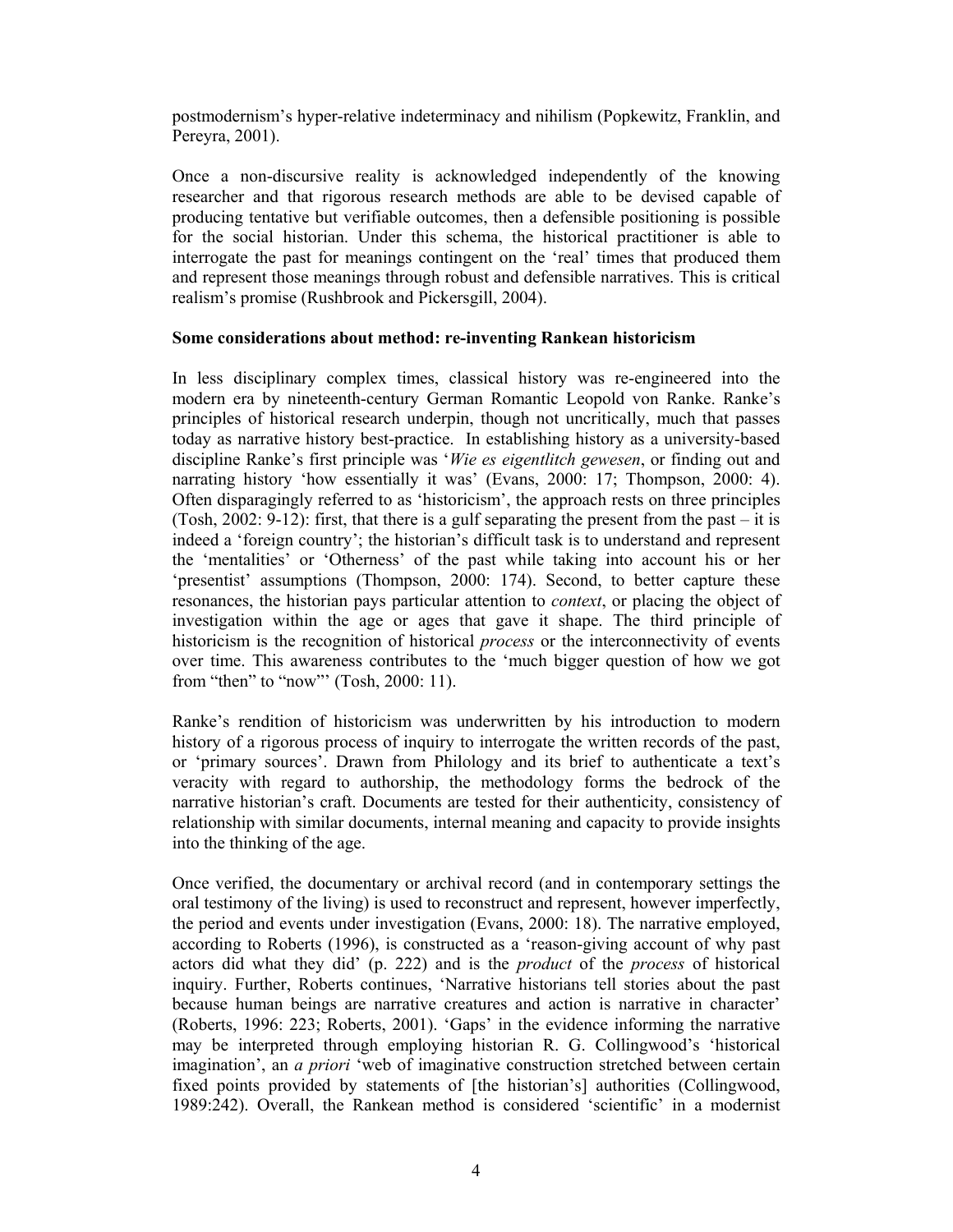sense as the investigative process, regardless of initial hypothesis, problem-posing or theoretical positioning must be prepared to be challenged by the historical investigator's dialogue with the sources: 'The first pre-requisite of the serious historical researcher must be the ability to jettison dearly-held interpretations in the face of the recalcitrance of the evidence' (Evans, 2000: 120).

Using this brief, the social historian, as suggested above, is able to illustrate the diversity of human achievement, or not, over time. This is accounting for the past as a worthwhile project in itself, without reference to utility. In doing so, however, it *may* provide utility through historical examples of possibilities for 'alternative futures' (Silver, 1990:. 1-30) and a sense of 'what is durable and contingent in our present condition' (Tosh, 1991: 19). The tools of the historian may also be turned to undermine, 'myths which simplify or distort popular interpretations of the past' (Tosh, 1991: 21; Connell, 1970).

Over several millennia history has served humankind well. The Rankean method, an upgrade on classical or antiquarian history, has critically absorbed many of the assumptions of the Enlightenment project, in particular the belief that language is able to represent accurately past realities, that 'the truth is out there', and that the social historian enjoys a privileged authority and relationship with his or her sources (Rushbrook and Pickersgill, 2004; Burns, 1997: 387-396).

## **What's worth knowing: vignettes of possibility?**

To use a metaphor, the history of Australian publicly funded vocational education might be thought of as occupying different registers in time and space, each determined by the length of time its constituent features or events unfold, persist or fade. To borrow from the French *Annales* school, to grasp this metaphor requires the historical observer to suspend the idea of conventional linear time and replace it, perhaps making use of her or his historical imagination, with the idea of seeing the world unfold as a 'plurality of social time' (Tosh, 1991: 125). Famous in the *Annales*  literature, and in particular through the work of Fernand Braudel, is the division of historical registers into *la longue duree* (the long term) or the enduring environmental conditions and 'mentalities' underpinning material life, the medium term of contingent and changing forms of social organisation, and the short term or agential time of individuals (Tosh, 1991: 125; Evans, 2000: 154-155; Thompson, 2000: 30). Though the metaphor of co-existing time registers met with little success in *Annales*  work it has served many historians well as a heuristic device of some power in separating temporal levels of historical causality. Within vocational education a truncated *la longue duree* might be thought of as those persisting historical features underlying and defining its evolution as a recognisable educational sector. During times of organisational atrophy long term influences might also shape the maintenance of the status quo. Medium term and short term registers might be thought of as those more volatile influences shaping sectoral revolution, particularly in the shape of shifting political allegiances and personalities. So, to cut short a metaphor, it may be useful to think of the conference theme 'Evolution, revolution, status quo?' as a series of co-existing temporal planes each in their own way shaping together the past, present and future of Australian vocational education. Some vignettes suggesting some of the temporal registers outlined are considered below: the concept of 'tradition' and 'organic policy making' are considered as forces of organisational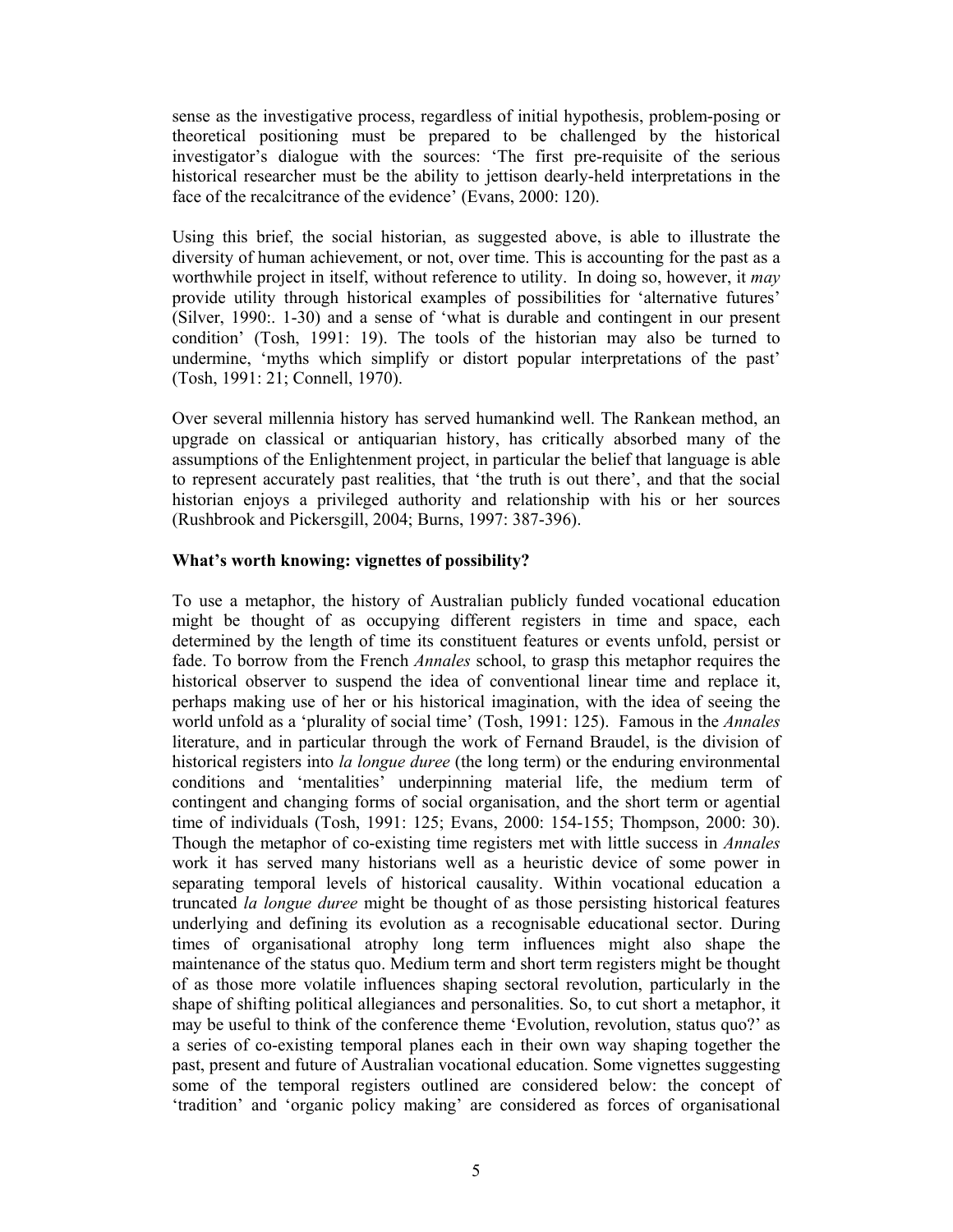evolution; globalisation, the economy, politics and the power of biography as forces of revolution; and apprenticeship and operative training as harbingers of the status quo.

## *Evolution*

A useful way of framing publicly funded vocational education's history is to adopt the time-honoured organising principle of continuity and change, but mediated through a critical understanding of the notion of 'tradition'. 'Tradition' is a framing concept to ground an understanding of these apparent contradictions, particularly when applied to explanations of institutional creation, maintenance and survival. Though uncritically applied in most educational literature as a force of institutional conservatism, a closer reading of tradition reveals its possibilities as an evolutionary change agent. Central to this turn is the consideration of tradition-making, traditionmaintenance and tradition transformation as living practice; that is, traditions exist only through everyday legitimation, either consciously or unconsciously (Shils, 1981; Williams, 1985, pp. 115-117; Beck, Giddens and Lash, 1994; Rushbrook, 2004). And, while institutional traditions weigh heavily toward the preservation of the status quo, they must include also imperatives for adaption and change. For only in this way can institutions transform themselves while preserving all that constitutes them. Thus, tradition is understood here not only as representing those coveted, carefully maintained and constantly reinvented hegemonic discourses, norms, practices and artefacts defining, maintaining and defending a collective institutional ethos, but also as those patterns of 'structured silences' not necessarily overtly valued or articulated but exercising equal and often greater influence. In a crude typology, traditions may be cast either *traditions of continuity* or *traditions of change*. In various open and hidden ways, both contain possibilities for reading alternative pasts and imputing alternative futures.

Using this typology, earlier work on TAFE tradition-as-continuity by Murray-Smith (1966) and Batrouney (1985) provide a useful introduction. Two central traditions of continuity may be summarised as traditions associated with the *purposes* of vocational education (for example, the amelioration of social and economic advantage, and facilitating an eclectic range of utilitarian or work-based formal and informal education programs), and traditions associated with vocational education *organisation and administration*, including meeting local needs through decentralisation and community-based management (for example, mechanics institutes, technical colleges and adult education providers). To Batrouney's and Murray-Smith's traditions of continuity may be added two counterbalancing traditions of change: 'sectoral identity' and 'private sector legitimacy' (Rushbrook, 1995; Rushbrook, 1997a; Rushbrook, 1997b). *Sectoral identity* is a tradition suggested by the definitional and funding struggle of public vocational education providers and their associated interest groups for recognition within state, and later national, educational bureaucracies. The ability to adapt to circumstances which permit a distinct and separate identity from that encompassed by, initially, the larger primary and secondary sectors, and later from the university and private provider sectors characterises this tradition. This malleability to adjust to prevailing contingencies yet retain sectoral core values has been labelled by Murray-Smith (1965) as the sector's possession of a 'mutation gene'. *Private sector legitimacy* is a tradition shaped in part by the maintenance of sectoral identity. Public vocational education provider's quest for private sector blessing of credentialled vocational education programs is seen as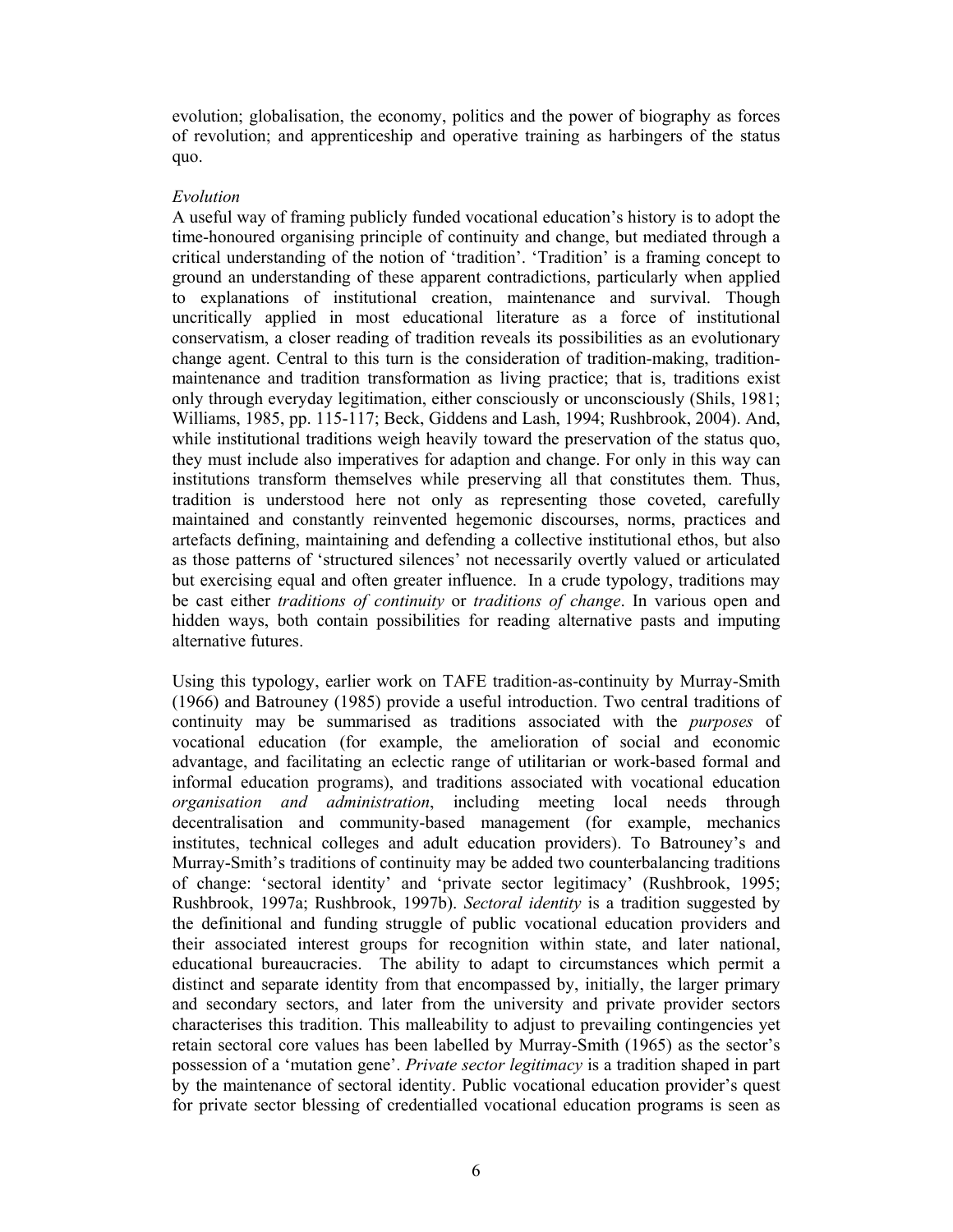an act of sectoral legitimation. Its self-claimed 'special relationship with industry' is often held up as a trump-card of sectoral distinctiveness (Rushbrook, 1995: 217; Rushbrook, 2004). Together, both forces of continuity and change have exerted a profound influence on the history of public vocational education, whether technical education, Technical and Further Education (TAFE), adult and community education, or VET (Rushbrook, 1997b; Goozee, 1993). As a historical 'lesson' they should be kept in mind when assessing the risk and rewards, including system agency and resistance, of contemporary policy and practice innovation.

It is perhaps difficult to comprehend for the New Millennium observer that prior to the 1980s, with some exceptions, public vocational education policy was constructed 'organically'. This form of evolutionary endogamous policy making involved industry practitioners, professional association and organised labour representatives, and experienced vocational educators. It is only in the era of economic rationalism and its associated managerialism that vocational education has been subjected to relentless 'ministerialisation' or firm 'top-down' and policitised control (Spaull and Hince, 1986: 99-100; Rushbrook, 1995: 287-290). An excellent example of organic or endogamous policy making over more than a half century from the mid-1920s until the early 1980s is the creation of middle-level or paraprofessional 'technician' courses. It may be claimed with some certainty that without the myriad courses developed to provide 'value-added' trades support for professions such as engineering architecture and accountancy there would not have been created the TAFE system we know today, for it was the curriculum work of middle-level stakeholders, together with existing apprenticeship and adult education programs, that carved out technical colleges as distinctively recognisable institutions separate from secondary schools and higher education (Rushbrook, 2005). During the late 1960s through the mid-1980s this evolutionary work highlighted the sector's 'Cinderella' status and led to belated federal funding (Rushbrook, 1997b; Rushbrook, 2003; Rushbrook, 2005a). Within this process system bred adult and vocational educators, including Victoria's Director of Technical Education Jack Kepert (Spaull and Rushbrook, 2001) and Council of Adult Education founder Colin Badger (Rushbrook, 2001a) played key roles, emphasising to the historical researcher the importance of biographical scholarship in understanding the sector's evolution. With the benefit of hindsight, perhaps as an 'alternative future' a return to 'organic' tripartite policy and curriculum practice may lend 'authenticity' to current Training Package construction processes?

## *Revolution*

While the work of defining, establishing and consolidating public vocational education's identity remains firmly with its practitioners and stakeholders, its revolutionary change agents are generally equally and firmly found outside the sector. Throughout public vocational education's history Headley Beare's 1986 proclamation that 'The future of education is not going to be left to educators' (Beare, 1986) has held true. Sharply punctuated between long periods of evolution and stasis revolutionary change has been dictated by the forces of globalisation and its national political agents. Early and mid-twentieth century change was ushered in by the exigencies of war. In both WWI and WWII a range of revolutionary vocational education programs reshaped a moribund sector with state and federal funding and a plethora of programs and students' for example at its height from 1944 until its decline from the early 1950s following the Korean War, the Commonwealth Reconstruction Training Scheme reshaped the lives of tens of thousands of returned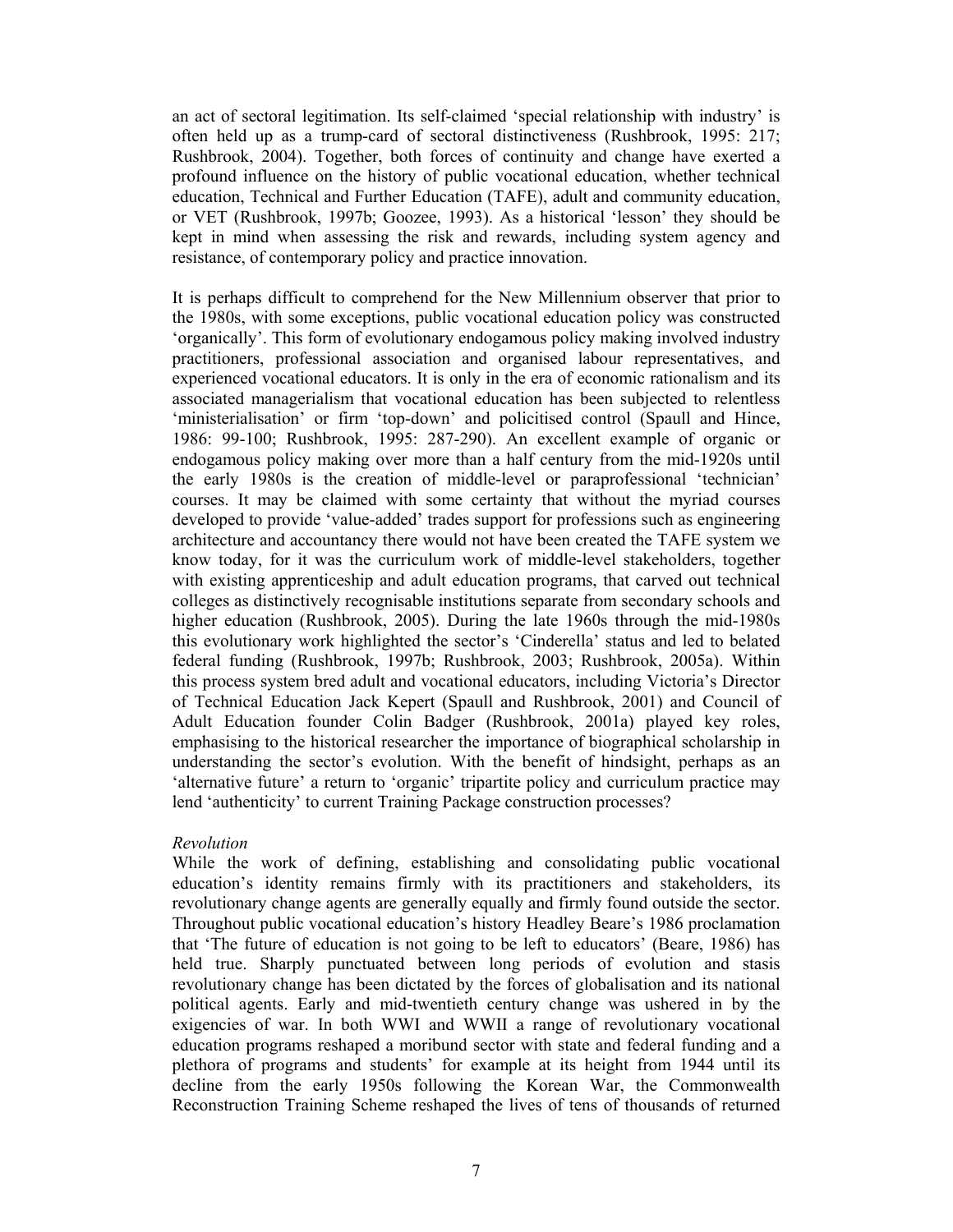servicepeople (Rushbrook, 1995: 30-36). The favouring of scientific management or Taylorism as an industrial production methodology during the same period shaped the workplace discourses of these willing students, the effects of which remain today in industrial production systems such as Total Quality Management and curriculum technologies such as Competency Based Training (Rushbrook and Brown, 2001).

Arguably the most spectacularly driven external change was the early 1970s appointment of Department of Labour and National Service First Assistant Secretary Myer Kangan to head an inquiry into the status of Australian vocational education. With the sheer force of his personality and commitment to lifelong learning through formal vocational education programs he gave the Cinderella sector a distinct name and identity, a philosophy and much needed funding (Rushbrook and Mackinnon, 1998). Later evisceration of the sector by the 'Dawkins revolution' that separated out personal development from the instrumental needs of the workplace further modified the sector to enhance a skills deprived Australian economy from the forces of the *laissez-faire* global marketplace (Rushbrook, 1995: 308-319). Fine tuning of the 'new' VET sector from the mid-1990s sought to bring together former sectoral apartheids and welcome partnerships were forged between TAFE colleges, secondary schools, higher education and emerging privately backed and publicly funded Registered Training Organisations (Rushbrook, 1997). The post-WWII years represented a steady shift of power from the local to the state and from the state to the federal, a shift not always welcomed by those 'on the ground'.

The forces of revolutionary change outside the VET sector remain a salutary warning that vocational education remains at the whim of forces beyond its control. During times of economic plenty it tends to suffer from benign neglect, only to be resuscitated only during times of globally driven economic crisis. That such a crisis has existed in some form or another since the early 1970s, and thus for more than a generation of VET research and practice, should be no guarantee of such privileging in future times of economic stability, should they ever occur again. The astute VET researcher and practitioner should heed the warning of the place of vocational education within the economic pendulum.

#### *Status quo*

The forces of stasis within vocational education differ from the forces of evolution through their capacity to frustrate socially and economically appropriate reform. Perhaps the most persistent representatives of *status quo* maintenance until the dawn of the New Millennium were apprenticeship and operative training. As a form of vocational education that was effectively controlled both legislatively and industrially from outside the sector, educators and bureaucrats endured decades of frustration to modernise its practices. However, the patriarchal nature of the blue collar 'aristocracy of labour' and its hold over apprenticeship regulatory systems decreed by wages boards and industrial tribunals meant decades of maintenance as a force of educational reaction. Early attempts to reform apprenticeship training through introducing adult female candidates, reducing years of indenture and altering the work-education balance met with fierce resistance until the late 1990s (Rushbrook, 2001). Similarly, the training of operatives as the 'lowest' rung in the Taylorist production system met with employer and organised labour resistance because of increased wage implications or the usurpation of higher skill levels. Always a large potential market for public vocational education, the piecemeal training of operatives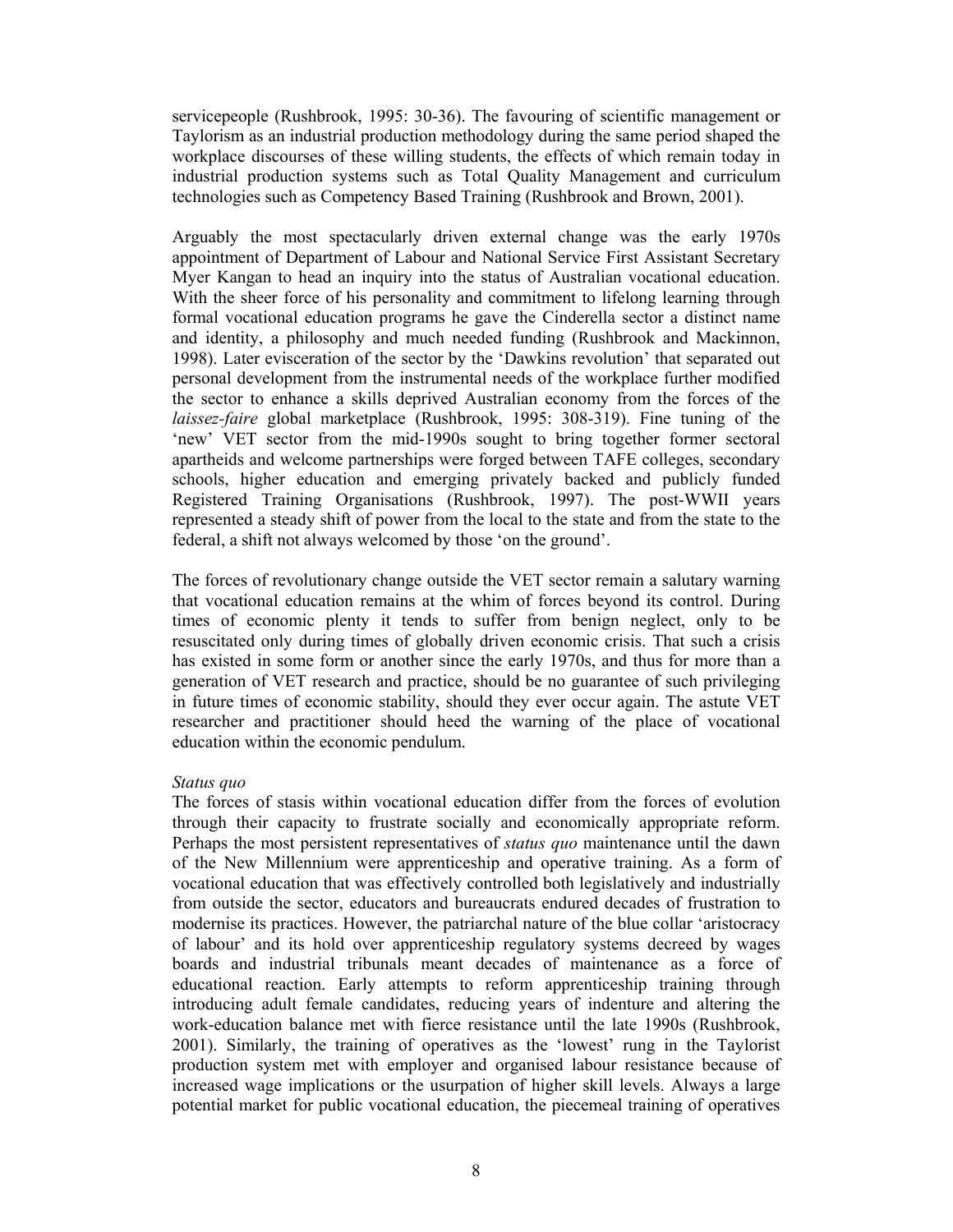remained for decades the province of in-house training, often through the process of 'sitting next to Nellie.' It was not until the advent of late-1990s Training Packages that this 'forgotten' level of workers was able to take advantage of career pathway training. It also added qualifications to workers previously denied access to training; for example, many areas classified as 'women's work': retail, hospitality, clerical, textiles, to name a few (Brown and Rushbrook, 1995).

Study of the forces of vocational education inertia may provide useful insights to the policy maker and researcher into the mechanisms that block reform. Consequently further study of twentieth century apprenticeship and operative training and their construction within state and national vocational education systems would be a useful undertaking as a form of utilitarian or pragmatic historical research.

### **Conclusion**

From these vignettes, some interesting observations may be made about policy and practice and their contexts, policy analysis, and the role of the historian in their unravelling. First, the origins of policy may need to pushed back further than Taylor et al's assumption of policy as 'what governments do, or do not do'. Even though they posit the 'state' as somewhat complex, the origins of policy may pre-date the state and policy-as-text, however defined. Policy origins then, though always in some form political, may be found outside the machinations of the party-based state, for example through organic or system based endogamous processes. Second, for the historian, the stories of vocational education's pasts are a reminder that many policy outcomes are idiosyncratic and contingent and not always amenable to 'neat' theoretical explanation. The penchant of the historian for the ideographic rather than the nomothetic, then, privileges historical methodologies in unravelling complex policy stories, particularly when involving a particular people, a particular time and a particular place (Clark, 1975). Third, and finally, Silver's and Taylor et al's emphasis on contextual issues related to the breadth of policy interaction beyond the education sphere is essential advice for informed policy analysis. Unravelling these stories is a journey well worth taking.

Finally, the paper, one hopes, demonstrates the place of 'second degree of separation' or reflective research within AVETRA's agenda. The post-Kangan iteration of vocational education is now mature and has its own much neglected history. It may now be time to reflect on that history and mine its possibilities for improved future VET practice and knowledge-making.

#### **References**

- Batrouney. Trevor (1985). The national coordination of technical and further education in Australia, Ph D thesis. Melbourne: Monash University.
- Beare, H. (1986). Introduction to Futures in Education Conference. Melbourne: Hawthorn Institute of Education.
- Beck, U., Giddens, A. and Lash, S.(1994). *Reflexive modernization: politics, tradition and aesthetics in the modern world order*. Cambridge: Polity Press,

Burns, R. B. ((1997). *Introduction to research methods.* Melbourne: Longman.

Brown, M and Rushbrook, P. (1995). Bringing in the operative: case studies in work-based training and micro-economic reform. In Ferrier, F. and Selby Smith, C. (eds). *The*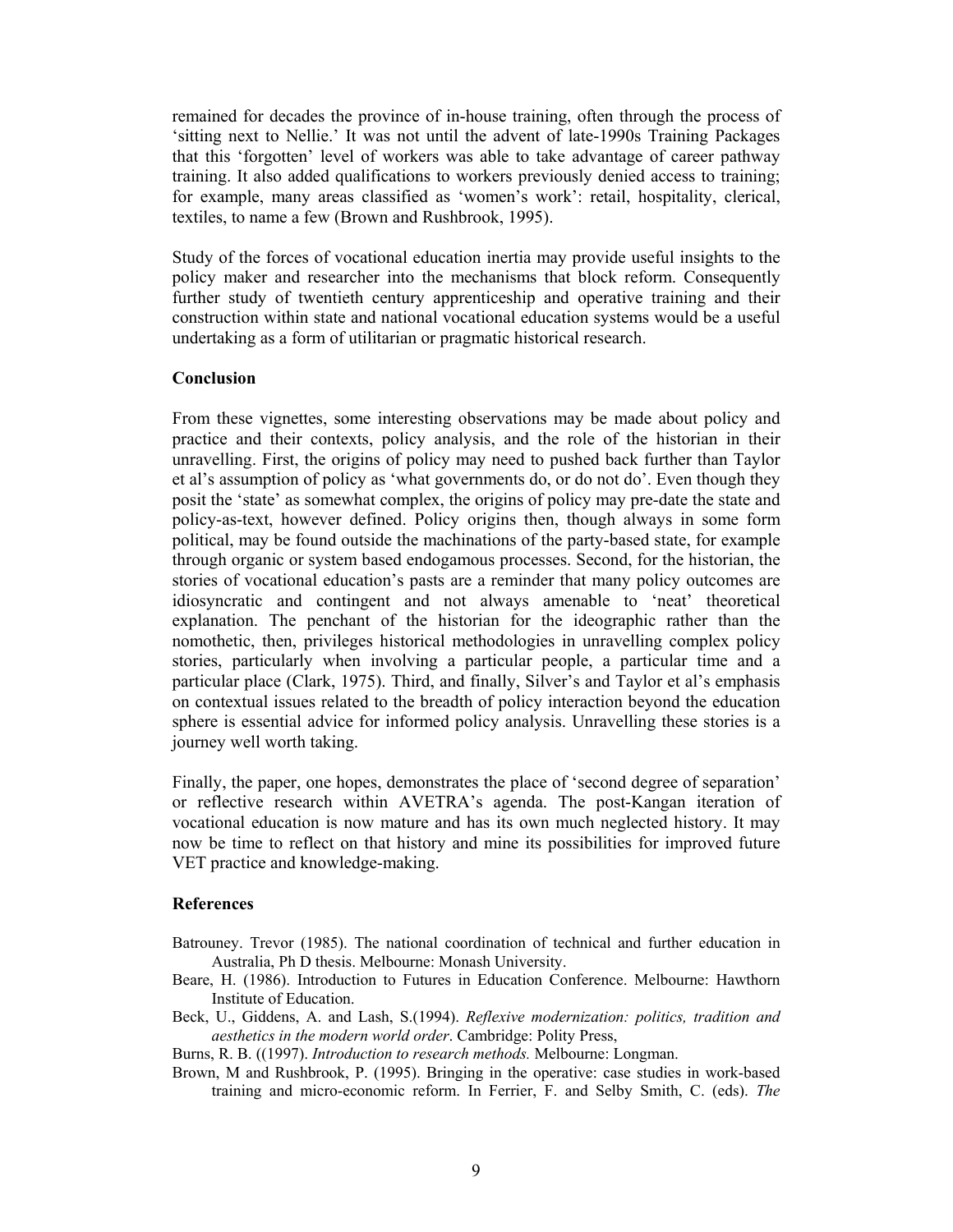*economics of education and training 1995*. Canberra: Australian Government Publishing Service.

- Clark, C. M. H. (1975). Writing history in Australia. *Historical Studies* (16) 4: 425-435.
- Collingwood, R. G. (1989). *The idea of history*. Oxford: Oxford University Press.
- Connell, W. F. (1970). Myths and realities in Australian education. *Australian Journal of Education*, 14 (3): 253-264.
- Evans, R.J. (2000). *In defence of history*. London: Granta.
- Goozee, G. (1993). *The development of TAFE in Australia: an historical perspective*. Adelaide: NCVER.
- Hancock, W. K. (1954). *Country and calling*. London: Farber & Farber.
- Maxwell, J. A. (2004). Causal explanation, qualitative research and scientific inquiry in education. *Education Researcher*, (33) 2: 3-11.
- Murray-Smith, S. (1965). Technical education in Australia: a historical sketch. In Wheelwright, E. L. (ed.). *Higher education in Australia*. Melbourne: F. W. Cheshire.
- Murray-Smith, S. (1966). A history of technical education in Australia: with special reference to the period before 1914, Ph D thesis. Melbourne: The University of Melbourne.
- Popkewitz, T.S., Franklin, B., M. and Pereyra, M. A. (2001). *Cultural history and education: critical essays on knowledge and schooling*. London: RoutledgeFarmer.
- Roberts, G. (1996) Narrative as a Way of Life, *Journal of Contemporary History*, 31: 221- 228.
- Roberts, G. (ed.) (2001). *The history and narrative reader*. London: Routledge.
- Rushbrook, Peter (1995). Straws in the wind: The construction of technical and further education in Victoria 1945-1985. PhD thesis. Monash University, Melbourne.
- Rushbrook, Peter (1997). Tradition, pathways and the renegotiation of TAFE identity in Victoria. *Discourse*, (18)1: 103-112.
- Rushbrook, Peter (1997a). Navel-gazing TAFE: From Kangan to VET and beyond. *Education Links*. (54).
- Rushbrook, P. (1997b). Unrealised expectations: the Kangan report and Victoria 1974-1983. In Rushbrook, P. (ed.) *Work-related learning: writings in adult and Vocational Education and Training*. Melbourne: Monash University.
- Rushbrook, Peter and Mackinnon, Ross (1998). Technocrat or visionary? Reflections on the Kangan legacy. In Fran Ferrier and Damon Anderson (eds.). *Different drums, one beat? Economic goals in education and training*. NCVER, Adelaide.
- Rushbrook, P. (2001). Australia's first national report on vocational education: the Commonwealth-State Apprenticeship Inquiry (The Wright Report) 1954. *History of Education Review* (30)1: 60-74.
- Rushbrook, Peter (2001a). "My business was not with lost souls and the underprivileged": The contribution of Colin Badger (1906-1993) to adult education in Victoria, Australia. *Australian Journal of Adult Learning*. (41): 1.
- Rushbrook, P. and Brown, Mike (2001). The VET heritage curriculum project. Paper presented at the *International Post-compulsory Education and Training Conference*, Park Royal Hotel, Gold Coast, Queensland, 3-5 December.
- Rushbrook, P. (2003). Policy, practice and the shifting construction of paraprofessional education and training in Victoria, Australia 1957-1975. Paper presented to the *Journal of Vocational Education and Training Conference: researching policy and practice in Vocational Education and Training*. University of Greenwich, London. July.
- Rushbrook, P. and Pickersgill, R. (2004). Knowing Clio: VET history and the mediation of truth. Paper presented at the 12<sup>th</sup> International Conference on Postcompulsory Education and Training, Crowne Plaza Surfers Paradise, Gold Coast, Queensland, 6-8 December.
- Rushbrook, P.(2004). Tradition and the construction of technical and further education in Victoria, Australia 1839-1992.  $13<sup>th</sup>$  Biennial Canadian History of Education Association Conference: Interdisciplinarity in the theory and practice of the history of education. Calgary: 21-24 October.